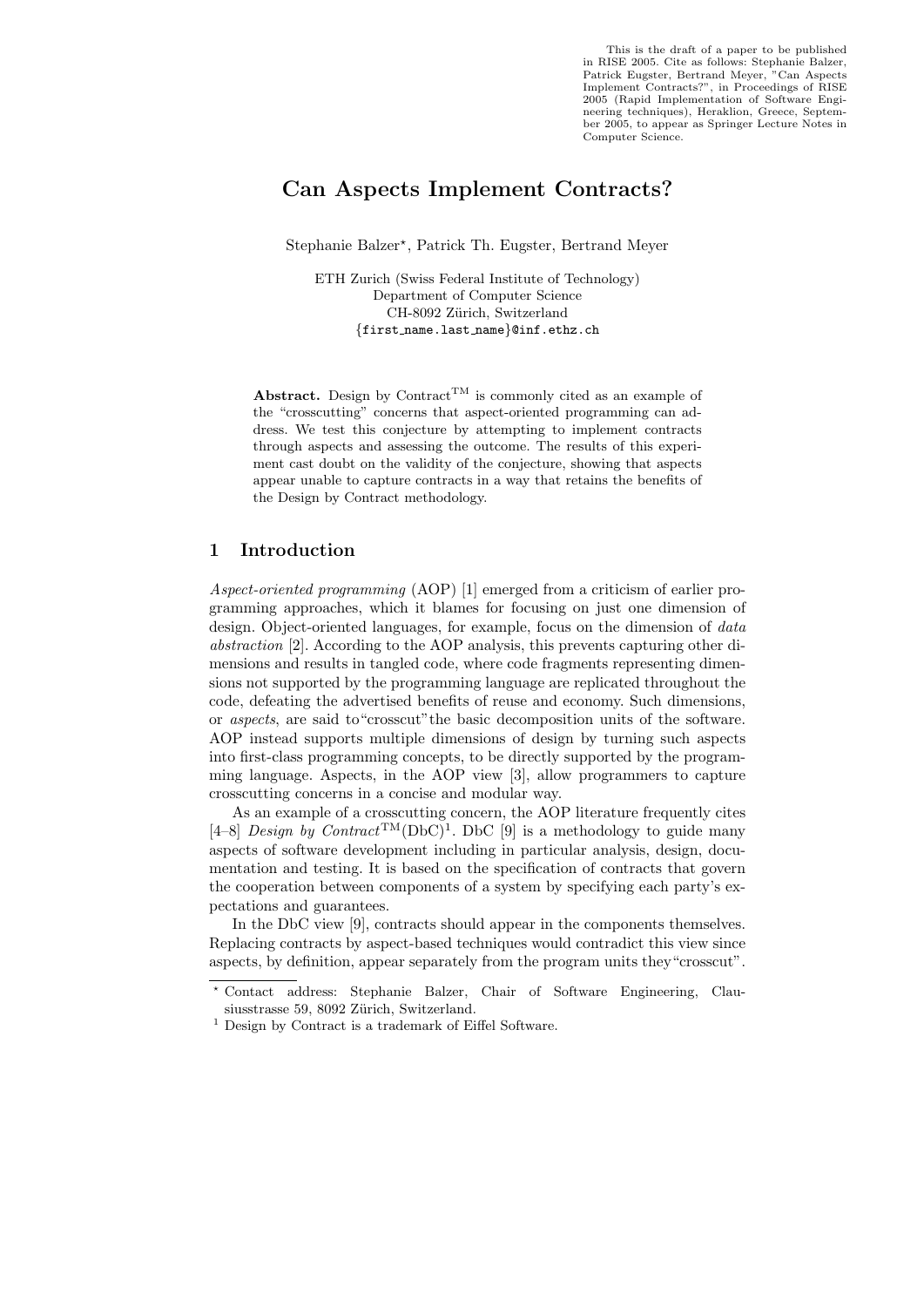2 Stephanie Balzer, Patrick Th. Eugster, Bertrand Meyer

We will start from this contradiction and investigate whether it can be resolved; for this purpose we will take the assertion that "aspects can emulate contracts" at face value and attempt to build such an emulation in practice.

The analysis uses a simple example that we first implement in *Eiffel* [10], the "mother tongue" of Design by Contract, and then in  $AspectJ^{TM}$ , a generalpurpose aspect-oriented extension to Java and the most prominent realization to date of AOP ideas.

We illustrate through this example the loss of some of the principal benefits of Design by Contract when emulating contracts with aspects, in particular documentation and support for inheritance-based refinement. We further show that contracts are not crosscutting by nature, and that aspectizing them risks creating interactions with other aspects.

The remainder of this discussion is organized as follows. Section 2 provides a short introduction to AOP. Section 3 illustrates the concepts of DbC and introduces the running example of this paper. Section 4 studies, on the basis of the running example, how to aspectize contracts in AspectJ. Section  $5$  — the core of our comparative analysis — assesses whether and how this aspect-based emulation achieves the goals of the original contract-based design. Section 6 draws from this analysis to discuss the general question of whether aspects can emulate DbC. Section 7 provides our conclusion.

## 2 Aspect-Oriented Programming

This section provides an overview of Aspect-oriented programming (AOP) [1] and introduces its underlying terminology.

#### 2.1 Overview

AOP promises improved separation of design concerns by modeling aspects separately from components. Typical applications of AOP include [11, 4] logging, concurrency/synchronization, change propagation, security checking, and — the claim examined in this paper — DbC enforcement. The announced benefits of aspect-oriented techniques include [4, 12, 13]:

- Explicitness. Aspects explicitly capture the structure of crosscutting concerns.
- Reusability. Since aspects can apply to multiple components, it is possible through a single aspect to describe crosscutting concerns common to several components.
- $-$  *Modularity*. Since aspects are modular crosscutting units, AOP improves the overall modularity of an application.
- Evolution. Evolution becomes easier since implementation changes of crosscutting concerns occur locally within an aspect and save the need to adapt existing classes.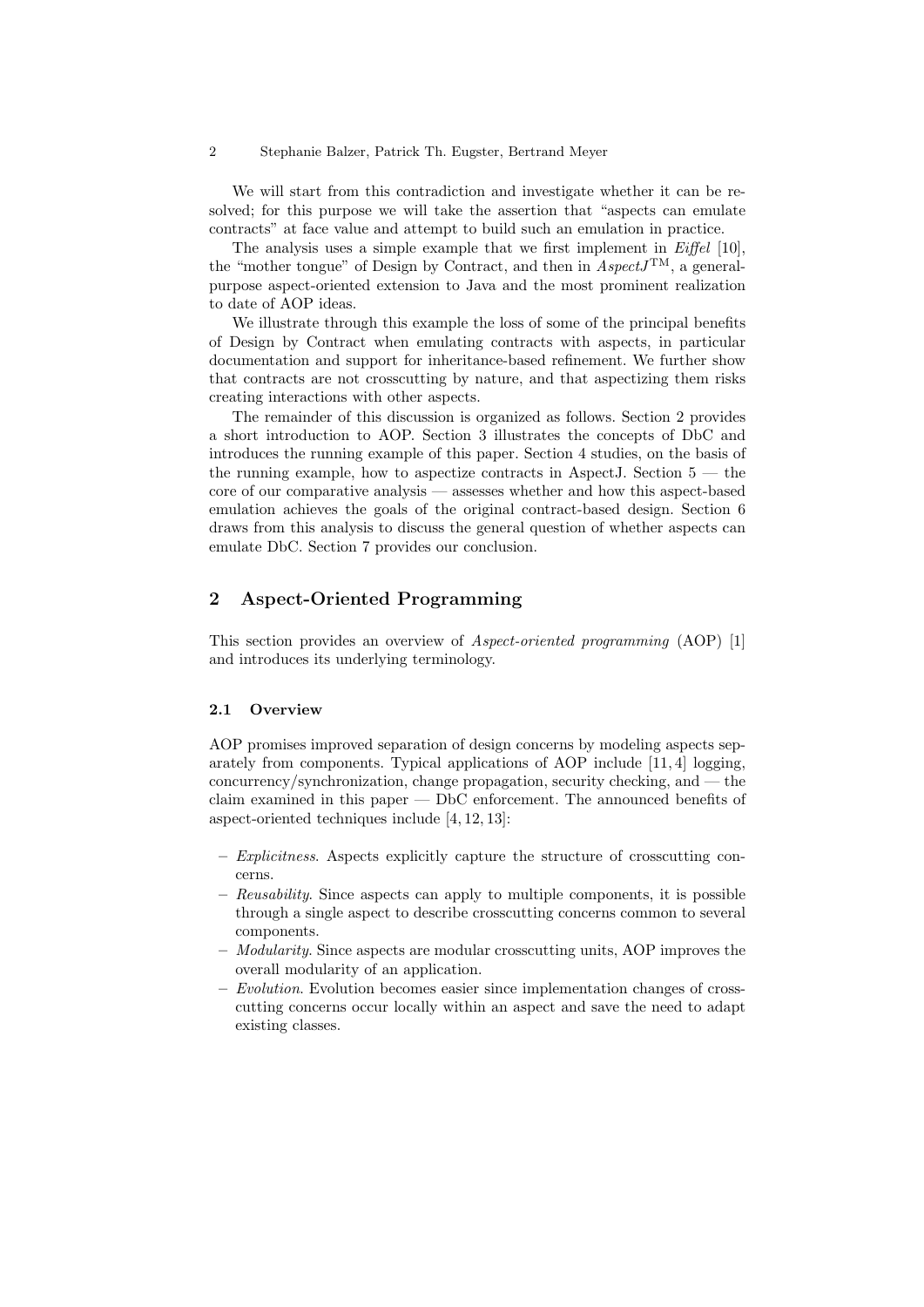- Stability. Special AOP language support ("property-based aspects" in AspectJ), make it possible to express generic aspects, which will remain applicable throughout future class evolution.
- $-$  *Pluggability.* Since aspects are modular, they can be easily plugged in and out of an application.

## 2.2 Terminology

In discussing aspects, we will use the terminology of AspectJ as it is the best known variant. AspectJ is an extension of Java enabling the specification of aspects and their crosscutting with classes. AspectJ expresses crosscutting through join points and pointcuts. Joint points are well-defined points in the execution of a program. Pointcuts are distinguished selections of join points that meet some specified criteria. In addition to pointcuts, aspects allow specifying advice: method-like constructs defining complementary behavior at join points. To become effective, a given advice has to be attached to a specific pointcut. Depending on the declaration, advice bodies are executed before or after a specified join point, or they can surround (around) that join point. Besides pointcuts and advice, aspects can list ordinary Java member declarations such as attributes, methods, and constructors.

## 3 Design by Contract

In this section we present the concepts of *Design by Contract* (DbC) [9] and introduce a running example.

#### 3.1 Overview

DbC is a methodology to guide analysis, design, documentation, testing and other tasks of software development.

The application of DbC to software design requires the developer to build software systems based on precisely defined contracts between cooperating components. Contracts, similar to real-life contracts, define the relationship between two cooperating components — the client and the supplier — by expressing each party's expectations and guarantees. A general characteristic of contracts is that they turn the obligation for one of the parties into a benefit of the other. Contracts are expressed through preconditions, postconditions, and class invariants.

- $-$  *Preconditions* are conditions that the client must fulfill for the supplier to carry out its task properly. Preconditions are an obligation for the client and a benefit for the supplier.
- Postconditions are properties satisfied at the end of the task's execution, assuming the preconditions were met at the beginning. Postconditions are an obligation for the supplier and a benefit for the client.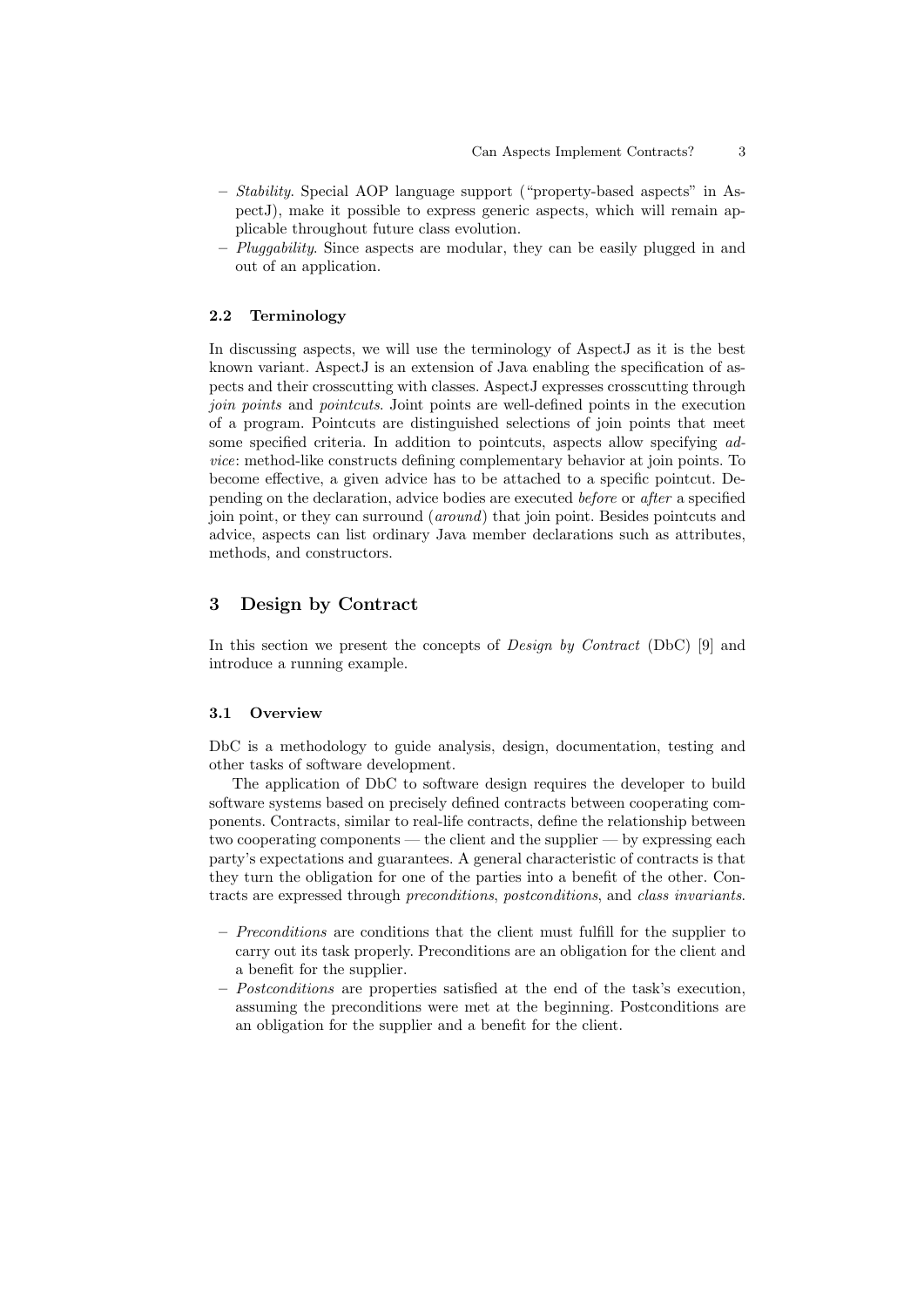- 4 Stephanie Balzer, Patrick Th. Eugster, Bertrand Meyer
	- Class invariants capture the deeper semantic properties and integrity constraints of a class and its instances. Class invariants must be satisfied by every instance of a class whenever the instance is externally accessible: after creation; before and after any call to an exported routine (function or procedure) of the class.

Applying DbC to software analysis and design helps build correct software. By providing preconditions, postconditions and class invariants, programmers explicitly specify the assumptions on which they rely to ensure the correctness of every software element.

Besides providing analysis and design guidance, DbC improves the documentation of software systems. Preconditions describe to client programmers which conditions they must achieve before calling a routine. Postconditions describe what the routine will then do for them. Class invariants make it possible to reason abstractly and statically on the objects of a system's execution. The "contract view" of a class, retaining these elements but discarding implementations, provides a description of software components at just the right level of abstraction; it can be produced by tools of the environment, such as EiffelStudio, and serves as the fundamental form of documentation for DbC-based software, making it possible to use a component on the sole basis of its contract view. In the DbC view all this assumes — as noted above — that the contracts are an integral part of the software text.

DbC also plays a major role in the debugging and testing of software systems. As preconditions, postconditions and invariants are correctness conditions governing the correct functioning of software components and the relationship between components, a contract violation at run time always signals a bug: client bug for a precondition violation, supplier bug for a postcondition or invariant violation. A DbC development environment must provide a compilation option for enabling and disabling run-time contract monitoring. This provides crucial help during the testing and debugging process, making these activities more focused than in other approaches: only with explicit contracts can one explicitly compare the relationship between desired and actual behavior.

Among other advertised benefits of contracts is their support for the maintenance activity: when changing a class, the maintainer should be guided by the existing contracts, class invariants in particular, and generally maintain them even if the implementation changes.

Contracts also play a significant role, as detailed in section 5.4, in controlling the inheritance mechanism, including when used for analysis of software.

## 3.2 An Example

In this section we introduce the running example of this paper. The example is based on one presented in [4] and models points in the Cartesian coordinate system. To illustrate the basic DbC ideas we provide the example first in Eiffel [10]. Later, in section 4, we show the corresponding implementation in AspectJ.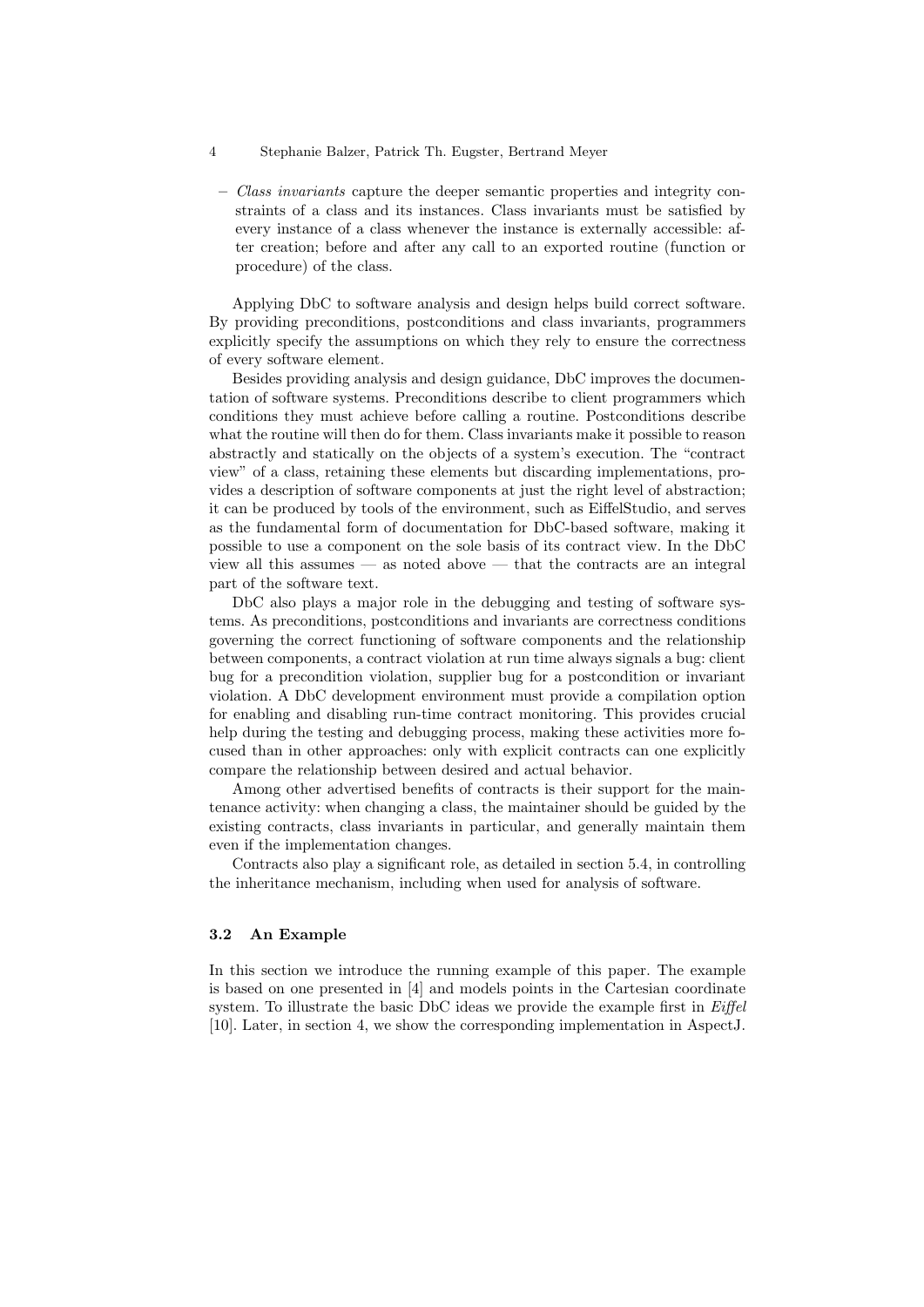```
c l a s s
  POINT
feature - Access
  x : DOUBLE
           A \, b \, scissa \quad value \quad of \quad current \quad pointy : DOUBLE
         −− Ord ina te v a l u e o f cu r r en t p o in t
feature -- Element change
  change_point (new_x: DOUBLE; new_y: DOUBLE) is
           Overwrite coordinates of current point with provided values.
    do
       x := new_xy := new_vend
  move_by ( delta_x : DOUBLE; delta_y : DOUBLE) is
          \delta Move current point by provided values.
     do<br>x := x + \text{delta } xx := x + \text{delta.x}<br>
y := y + \text{delta.y}<br>
end
feature - Output
  to_string: STRING is
       −− String representation of current point
    do
       Result := " (" + x.out + ", " + y.out + " )"end
end
```
Listing 1.1. Cartesian point implementation in Eiffel without contracts

Listing 1.1 shows the Eiffel class POINT implementing the example. This version does not contain any contracts yet (see Listing 1.2 for the version including contracts). The class declares the following five features<sup>2</sup>: the attributes  $x$  and <sup>y</sup>, the procedures change point and move by, and the function to string . The various feature clauses within the class text allow feature categorization.

All features in POINT are accessible by all clients of the class. Attributes <sup>x</sup> and <sup>y</sup> are public; this is the appropriate policy since attribute access in Eiffel is readonly for clients (any modification requires, in accordance with object-oriented principles, the provision of an associated "setter" procedure).

Listing 1.2 shows the complete point implementation with contracts. Due to the straightforwardness of the example there are only a few contracts, in this case only postconditions. In Eiffel, postconditions are introduced by the keyword ensure following the routine body. Preconditions are introduced by the keyword require and have to precede the routine body, that is they are placed before the do keyword. Class invariants are introduced by the keyword invariant and have

 $^{\rm 2}$  Features are the basic constituents of Eiffel classes and are either attributes or routines.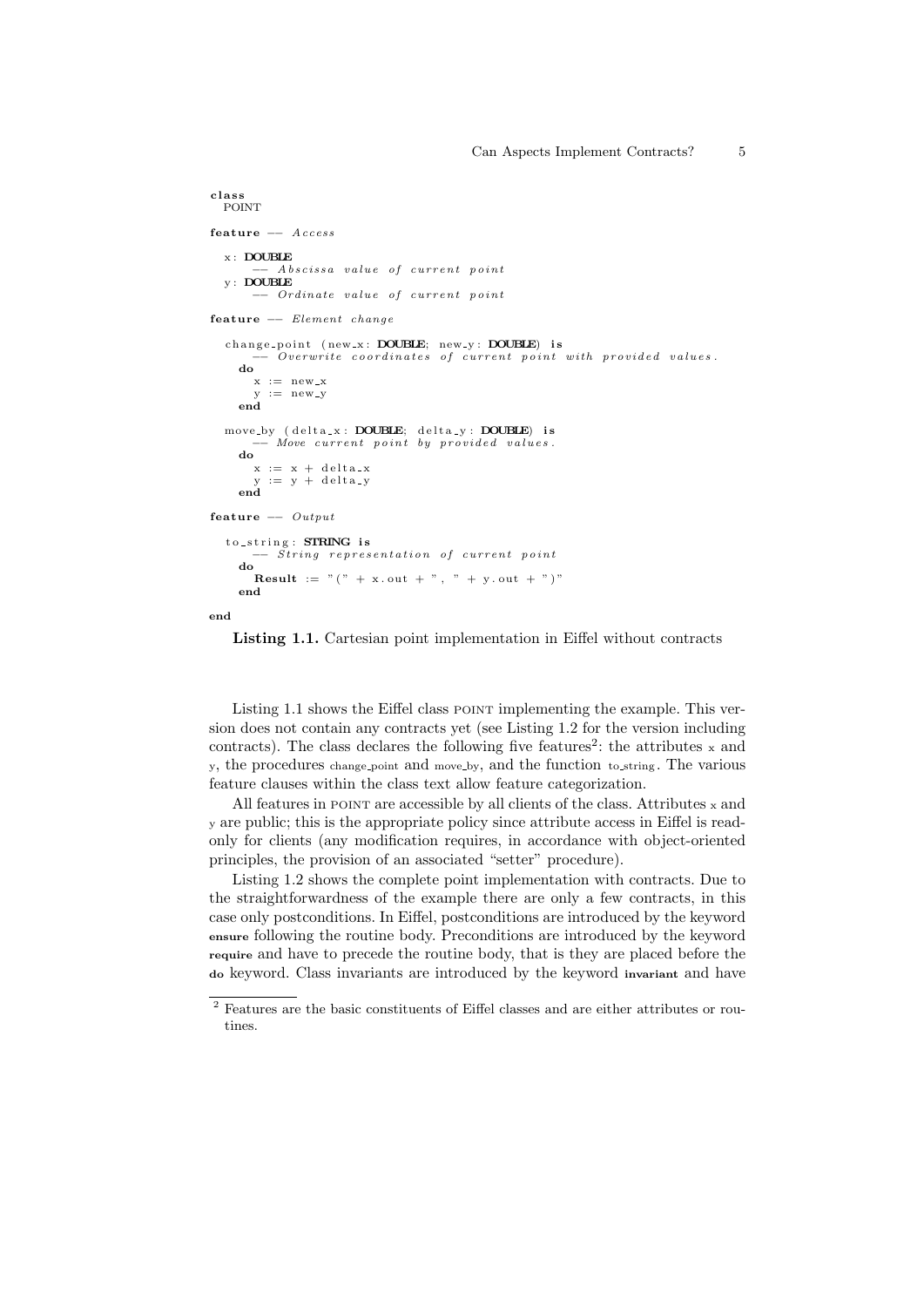to be mentioned after the last feature in the class text. It is possible, although not required, to tag individual assertion clauses for identification: the example uses this possibility, as with the y-correctly-moved tag for the last assertion of the procedure move by.

The class in listing 1.1 appears satisfactory in some general and fairly vague sense — vague precisely because in the absence of contracts it is impossible to know for sure what it is really supposed to do, and hence to talk about its "correctness" or absence thereof. The new variant of POINT in listing 1.2 keeps the implementation — so that in non-erroneous cases at least the new class will "function" like the previous one — but makes it possible to talk about correctness since it now includes contracts.

The postcondition of procedure move by, for example, uses  $old \times$  to denote the value attribute  $x$  had on routine entry, that is before the assignment was executed. Such "old expressions", permitted only in postconditions, are essential to express the effect of a routine by stating how the final state differs from the original state.

Listing 1.2 demonstrates the power of having contracts embedded within the class text. Although contracts are clearly distinguishable from the actual routine bodies, they are still part of their declaration. This encourages programmers to update contracts when changing implementations. If they forget, run-time contract monitoring will help spot the mistake quickly.

## 4 Aspectizing Contracts

In an interview [5] Kiczales cites DbC as an example of a crosscutting concern:

"[...] there are many other concerns that, in a specific system, have crosscutting structure. Aspects can be used to maintain internal consistency among several methods of a class. They are well suited to enforcing a Design by Contract style of programming."

Other authors [4, 6–8] share that opinion. The idea has also been patented [6]. Let us pursue this idea and attempt to aspectize the preceding example using AspectJ.

Listing 1.3 displays a Java counterpart of the original, uncontracted Eiffel class POINT of listing 1.1. Except for syntactical differences, the two versions most notably differ in the handling of attributes (fields in Java terminology). Since attribute access in Java is not restricted by default, Java programmers typically declare attribute values to be private and, additionally, provide appropriate "getter" methods.

Listing 1.4 displays the aspectized version of listing 1.3 that emulates the contracted Eiffel version of listing 1.2 within an aspect using AspectJ. For simplicity, we only list the aspectized postcondition of procedure move by(); the other contract clauses would be amenable to the same treatment.

The aspect PointMoveByContract defines a pointcut, which denotes all calls of moveBy(), and an associated after advice for the postcondition enforcement. In case the postcondition is violated, the advice throws an exception. In addition,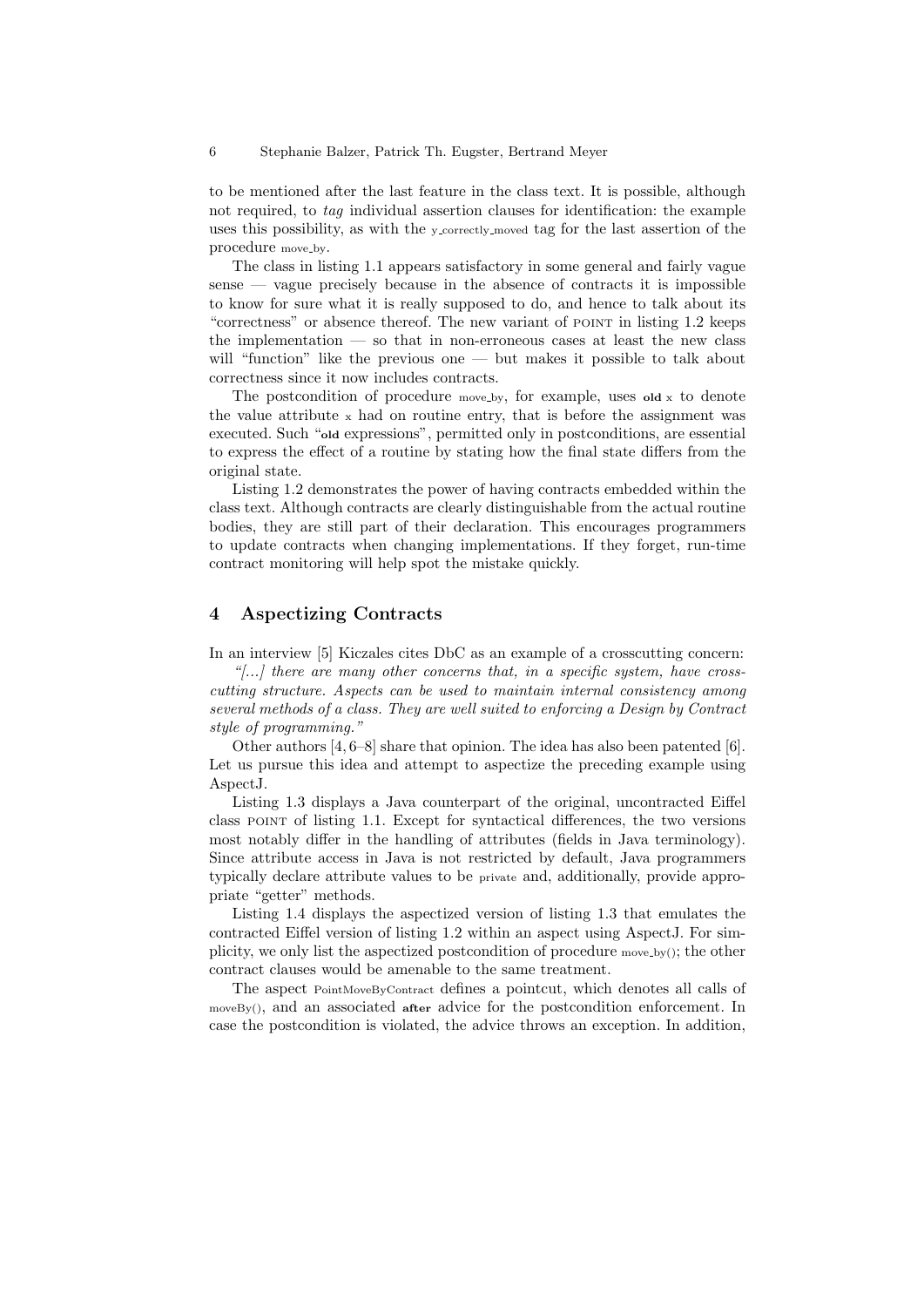```
c l a s s
  POINT
feature - Access
  x : DOUBLE
           A \, b \, scissa \quad value \quad of \quad current \quad pointy: DOUBLE
         −− Ord ina te v a l u e o f cu r r en t p o in t
feature -= Element \ changechange_point (new_x: DOUBLE; new_y: DOUBLE) is<br>-- Overwrite coordinates of current point with provided values.
     do
       x := new_xy := new_vensure
       x-correctly-updated: x = new_xy-correctly-update: y = new-yend
  move_by ( delta_x: DOUBLE; delta_y : DOUBLE) is
         −− Move cu r r en t p o in t by p r o v i d e d v a l u e s .
     do
       x := x + delta_xy := y + delta_yensure
        x_correctly_moved: x = old x + delta_x<br>y_correctly_moved: y = old y + delta_yend
feature - Output
  to\_string: STRING is
         − String representation of current point
     do
       Result := " (" + x.out + ", " + y.out + " )"end
end
```


the aspect declares auxiliary constructs for recording the attribute values before and after the method move By() was executed. To this end, the aspect includes the inter-type declarations Point.oldX, Point.oldY, Point.newX, and Point.newY and a before advice.

Although other techniques might be available, this seems to be the most direct and effective way to "aspectize" contracts as suggested by the AOP literature.

## 5 Analysis

To compare the original contracted version (listing 1.2) and its aspect-based emulation, we examine it in the light of some of the benefits of contracts listed in section 3.1 — analysis and design, documentation, testing and debugging and two other important criteria: reusability and ease of use.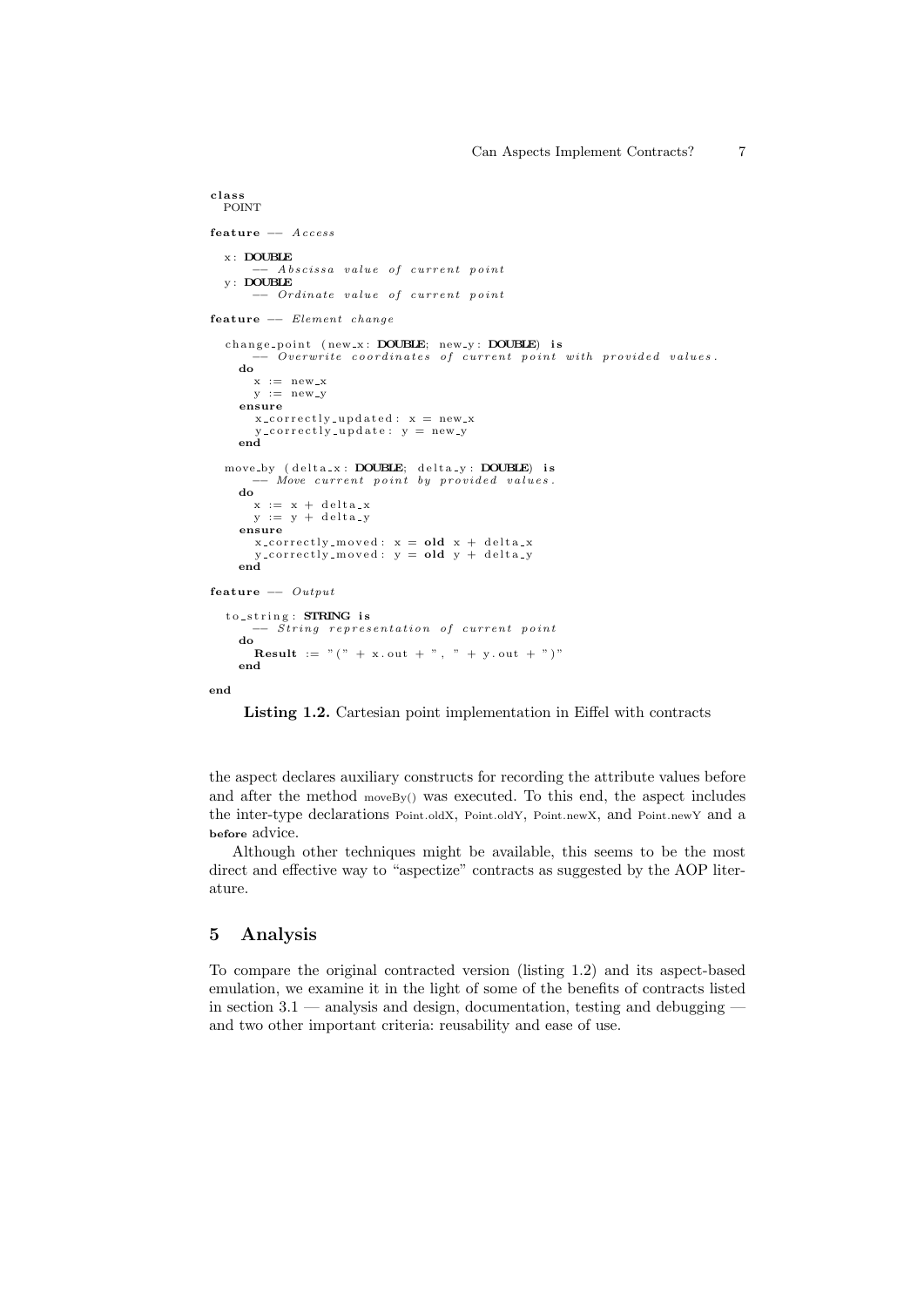8 Stephanie Balzer, Patrick Th. Eugster, Bertrand Meyer

```
public class Point {
  private double x;<br>private double y;
  public double getX()return x;
  }
  public double getY()return y ;
  }
  public void changePoint (double x, double y){
     this .x = x;
    this \t y = y;}
  public void moveBy ( double deltaX , double deltaY ) {
     this.x \leftarrow deltaX
     this y \models= deltaY}
  public String to String (){<br>return "(" + getX() + ", " + getY() + ")";
  }
}
```
Listing 1.3. Cartesian point implementation in Java

## 5.1 Analysis and Design Guidance

Both approaches provide design guidance by requiring developers to build software systems based on precisely defined contracts. In AOP, however, one tends to impose aspects on classes once the classes are developed, which clearly contradicts the DbC methodology.

#### 5.2 Documentation Aid

As Eiffel includes preconditions, postconditions, and invariants directly in the class text, contracts become part of the class specification and thus increase system documentation. In AspectJ, contracts are separated from the class they describe and thus force the programmer to switch back and forth between classes and aspects. Appropriate tool support, such as the AspectJ Development Tools (AJDT) project for the Eclipse development environment, alleviates the problem by highlighting the places where advice are injected.

#### 5.3 Testing Assistance

Eiffel relies on run-time contract monitoring, which can be enabled or disabled by setting a respective compilation option. AspectJ too, facilitates "pluggable" run-time contract monitoring since aspectized contracts can be added or removed from classes. Once an aspectized contract is removed, however, its documentation is lost.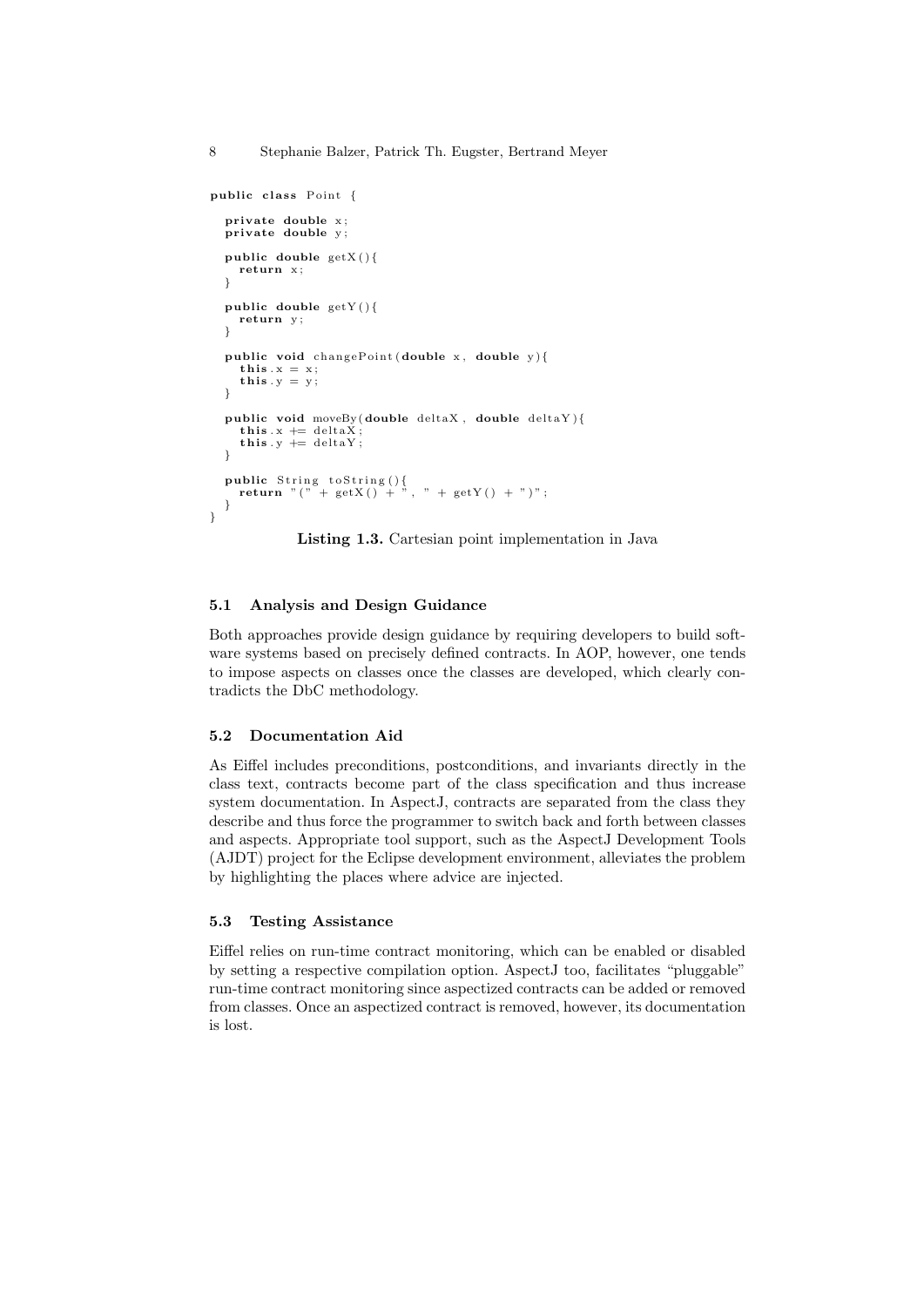```
public aspect PointMoveByContract {
  private double Point . oldX ;
  \bar{p}rivate double Point.oldY
  private double Point .newX;
  private double Point . newY ;
  public pointcut checkContract (Point p, double dx, double dy):
     call (void Point . moveBy (double, double))
    && \arg s (dx, dy)
    && target(p);
  before (Point p, double dx, double dy): checkContract(p, dx, dy){
    p \cdot oldX = p \cdot getX();
    p. oldY = p.getY();}
  after (Point p, double dx, double dy): checkContract(p, dx, dy)p.newX = p.getX();<br>p.newY = p.getY();
    if ((p \cdot newX)' = p \cdot oldX + dx) || (p newY' = p \cdot oldY + dy))throw new ContractViolationException ("p not correctly moved");
  }
}
```


#### 5.4 Contract Reuse

The application of wildcards in pointcuts makes aspects applicable to many classes. In this way, AspectJ facilitates contract reuse. Eiffel too, allows contract reuse, but restricts it to classes related by inheritance (see section 6.4).

#### 5.5 Ease of Use

Eiffel promotes ease of contract application. Programmers declare contracts directly within the class text, at the place where they want them to apply. Moreover, Eiffel provides several constructs, such as the old notation (see section 3.2), to facilitate the expressing of assertions. In AspectJ, programmers specify the code places, where to inject the contracts, indirectly by means of pointcuts.

## 6 Discussion

In this section, we attempt to generalize from the example and assess whether aspects are suited for emulating DbC.

#### 6.1 Support of DbC Methodology

The analysis in section 5 implies that aspect-based DbC implementations do not support the DbC methodology to the same extent as implementations in contract-enabled languages. An aspect-based emulation ignores the documentation mechanisms made possible by DbC. Since contracts are separated from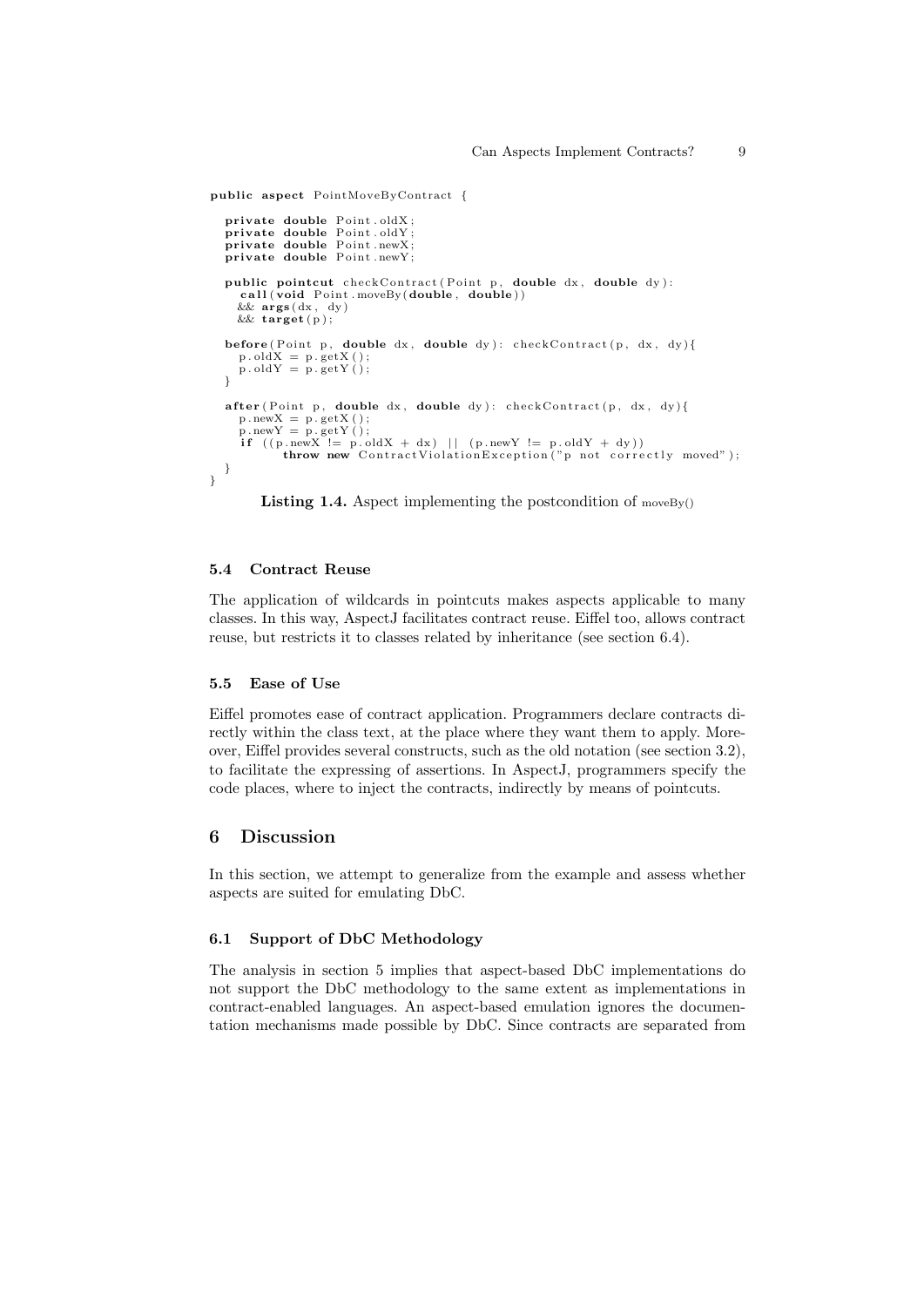#### 10 Stephanie Balzer, Patrick Th. Eugster, Bertrand Meyer

classes, the risk of introducing inconsistencies between classes and contracts is increased; as programmers become aware of contracts only when using special tools for browsing the spread application structure, they are more likely to forget adapting the contracts when changing the classes. This issue can get worse after system deployment, once the aspectized contracts are removed. How will a client, of a library component for example, know under which conditions it may call a service?

Such removal of contracts also raises questions of maintainability. One of the benefits of contracts mentioned in section 3.1 is to guide the evolution of classes; but this assumes that the contracts are in the software.

Aspectized contracts promote a different focus on software design than DbC. Whereas AOP aims at separating concerns, DbC fosters the explicit specification of inter-module cooperation, in the modules themselves.

#### 6.2 Are Contracts Crosscutting?

Contracts are recurrent in DbC-based code. Are they also crosscutting?

We can assess this conjecture by examining its consequences. If contracts were crosscutting, an aspectized contract implementation would yield the benefits presented in section 2.1. For example, the improved modularity requires aspectized contracts to be modular. According to Parnas [14] modularity is, besides the existence of explicit interfaces, defined by the possibility to create a module with little knowledge of the code in other modules and the expectation that drastic changes within one module will not require adaptations in other modules. Contracts do not meet that definition: Since they semantically depend on their classes, they can only be created with detailed knowledge of the associated classes, and are likely to be affected by modifications of these classes. Aspectization is unlikely to change that situation.

Similar reasoning applies to other benefits listed: evolution and stability. Separating contracts from classes does not isolate the changes.

The remaining benefits mentioned in section  $2.1 - \text{explicitness}, \text{reusability},$  $pluqaability$  — are achieved, at least partially, by an aspectized contract implementation. They would, however, also exist without aspectization. Implementing contracts in Eiffel (see listing 1.2) makes contracts explicit, offers pluggability of run-time contract monitoring, and allows contract reuse through genericity and multiple inheritance (see also section 6.4 below).

The preceding considerations suggest that although contracts appear repeatedly within the class text — before and after each routine and at the end of the class — they are not crosscutting by nature.

## 6.3 Crosscutting Contracts

Hannemann et al. [15] and Bergmans [16] have pointed out the existence of aspect interactions in AOP. Such interactions can result in conflicts between classes and aspects or between aspects and aspects. Aspects intended to emulate contracts seem to create many such interactions.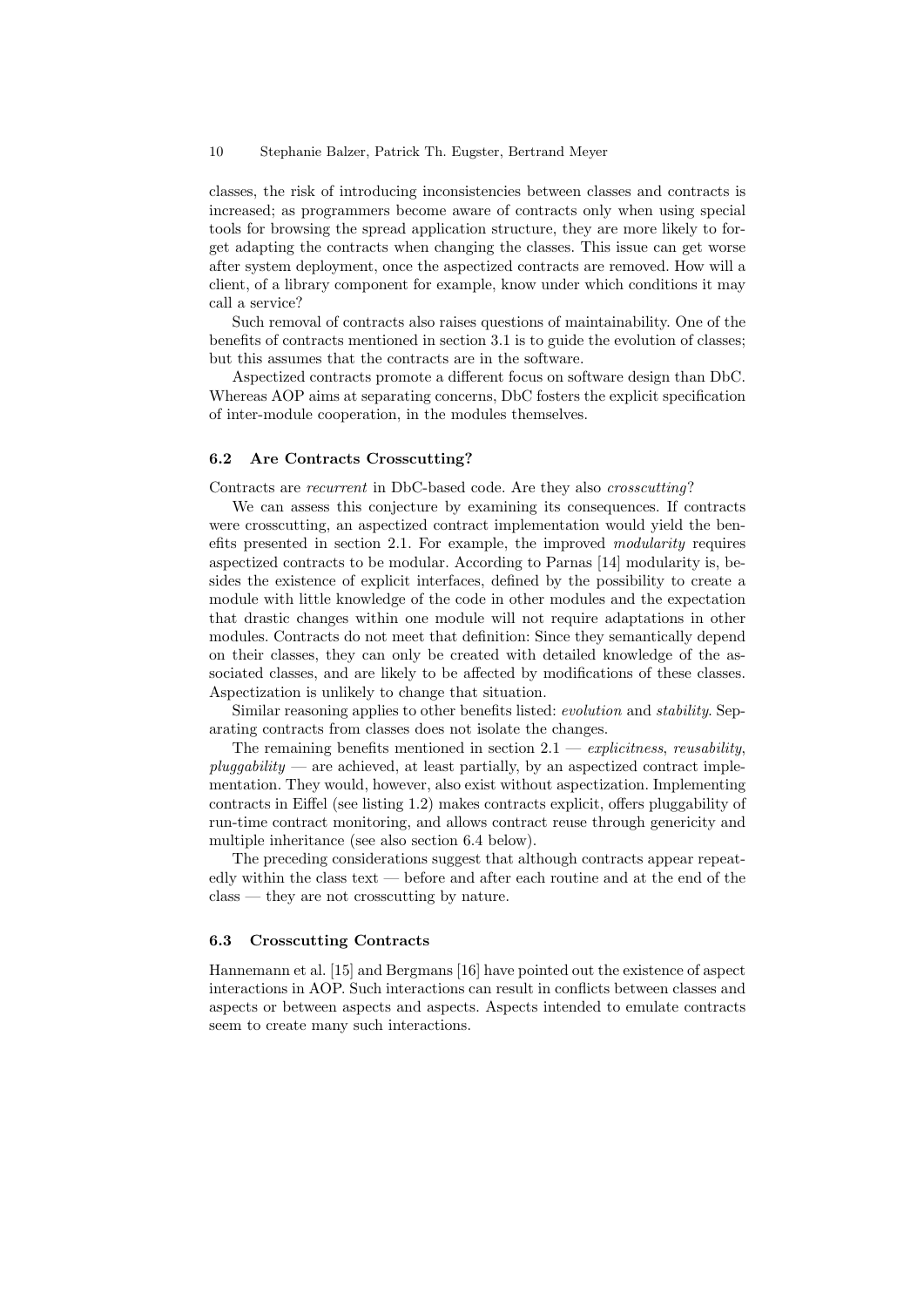```
public aspect ScalePoint {
  private static double scale Factor = 10;
  public pointcut change (Point p, double x, double y):
    target(p) &&
     \arg s \left( x, y \right) &&
     ( execution ( void Point . changePoint (double, double)) |
          {\bf execution (void Point.moveBy(double, double)));
  void around(Point p, double x, double y): change (p, x, y){<br>proceed (p, scalarFactor * x, scaleFactor * y);
  }
}
```
Listing 1.5. Aspect allowing to scale points by a specified scale factor

To illustrate that problem, we extend our running example and assume that we want to scale points transparently to the clients of class Point. This is typical of the kind of incremental, seamless addition that aspects are intended to permit. Listing 1.5 presents an aspect achieving this extension for scaling points according to a specified scale factor. Whenever we attempt to change the coordinates of a point, the around advice of aspect ScalePoint will multiply the new coordinates we provide by scaleFactor. Such an aspect could be useful for displaying points when the display device requires a special formatting.

Adding such an aspect breaks the contract of class Point. Both the new aspect and the aspectized contract advise method moveBy. The problem is that they work on the same method in a nested fashion without being aware of each other. As soon as one aspect changes the state of the object on which the routine operates, or changes the value of an argument of the routine, it compromises any assumptions by the other aspect on object state or argument values.

The interleaved advice execution sequence in the example is as follows:

- 1. Before advice of aspect PointMoveByContract
- 2. Around advice of aspect ScalePoint
- 3. After advice of aspect PointMoveByContract

Since the around advice of aspect ScalePoint changes the point coordinates invisibly to the aspectized contract, the postcondition ceases to be ensured. With contract monitoring on, the after advice will raise a ContractViolationException. The aspect ScalePoint literally crosscuts the contract.

The example suggests that no module in a system  $-$  class or aspect  $-$  can be oblivious of the presence of contracts.

#### 6.4 Contracts and Inheritance

A key property of DbC is its connection with the inheritance mechanism and, as a consequence, software reuse. When a class inherits from one or more others, the following rules apply to its contracts [9]: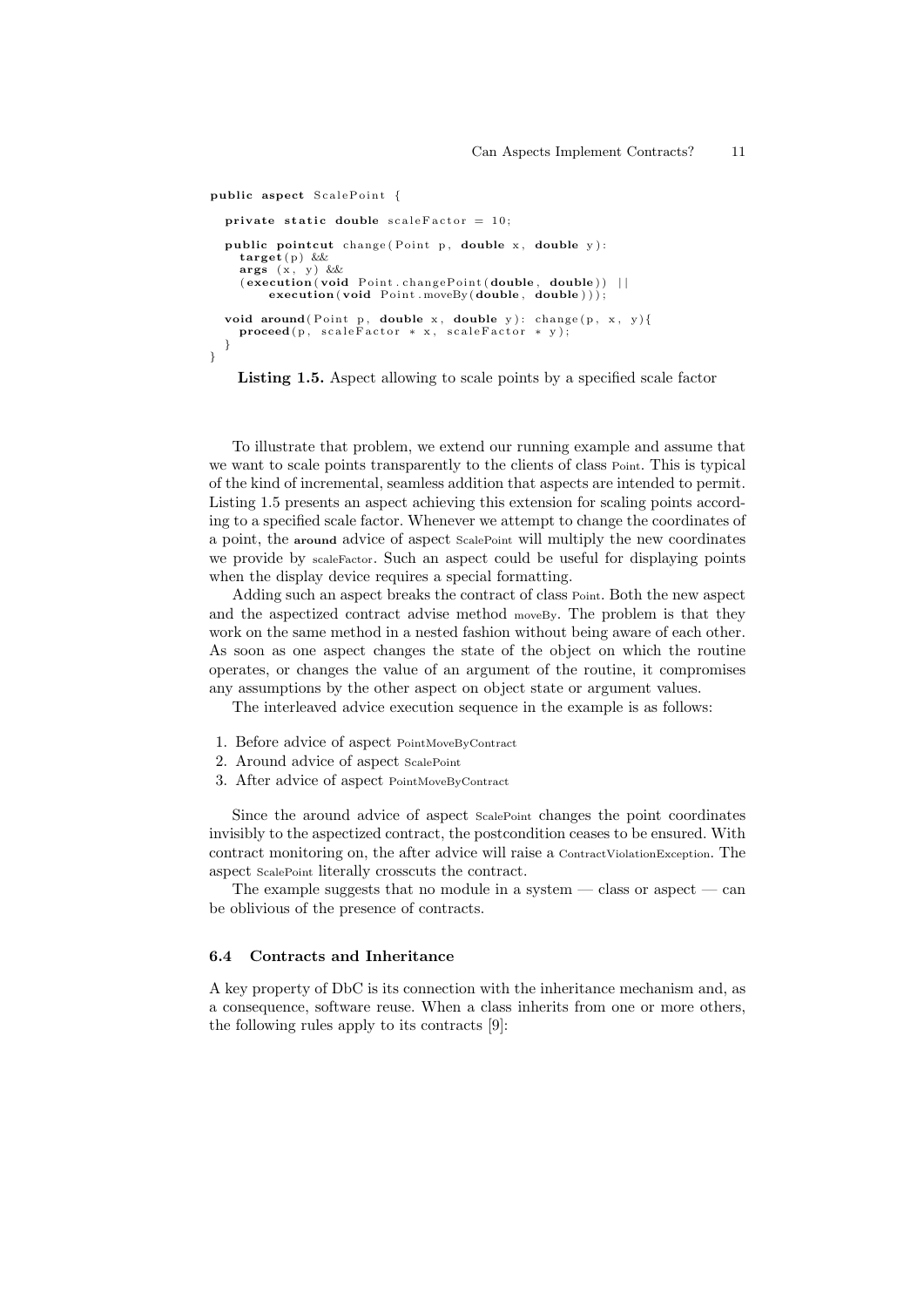- 12 Stephanie Balzer, Patrick Th. Eugster, Bertrand Meyer
	- $-$  *Parent's invariant rule:* The invariants of all the parents of a class apply to the class itself.
	- Assertion redeclaration rule: A routine redeclaration may only replace the original precondition by one equal or weaker, and the original postcondition by one equal or stronger. This applies both to redefinition (overriding an inherited implementation) and effecting (providing a first implementation of a feature inherited as deferred, that is to say, without an implementation); the second application is particularly useful in the transition from analysis (which uses deferred classes) to design and implementation.

Ideally, the development environment should enforce these rules. With aspectized contracts, however, there seems to be no clear way of achieving this. It is left to the programmer to make sure that the pointcuts for injecting invariants also apply to descendant classes and that the refinement of preconditions and postconditions in descendant classes follows the assertion redeclaration rule. Intended revisions on the AspectJ join point model aiming at increasing the expressiveness of pointcut definitions [17] might abate the problem in future. For the moment, however, programmers must live with the pure syntactical mechanisms of the AspectJ join point model, and take care of consistent contract refinement themselves.

## 7 Conclusion

Our investigation of whether aspects are suited for implementing Design by Contract suggests that such an emulation fails to provide some of the principal benefits of Design by Contract, in particular documentation and support for inheritance-based refinement. We have further observed that contracts are not crosscutting by nature, and that aspectizing them risks creating interactions with other aspects.

These conclusions are of course dependent on the context of our study: it may be  $-$  although we have no evidence of either possibility  $-$  that using another AOP environment than AspectJ, the current flagship and reference for AOP, would yield better results; and that we used the wrong techniques for aspectizing contracts, missing more effective solutions.

Based on the current state of our aspectizing efforts, however, the conclusion seems clear: the widely repeated AOP claim that aspects can emulate contracts does not appear to stand.

## References

1. Kiczales, G., Lamping, J., Mendhekar, A., Maeda, C., Lopes, C., Loingtier, J.M., Irwin, J.: Aspect-oriented programming. In Aksit, M., Matsuoka, S., eds.: ECOOP '97 - Object-Oriented Programming: 11th European Conference. Volume 1241 of Lecture Notes in Computer Science., Springer-Verlag GmbH (1997) 220–242